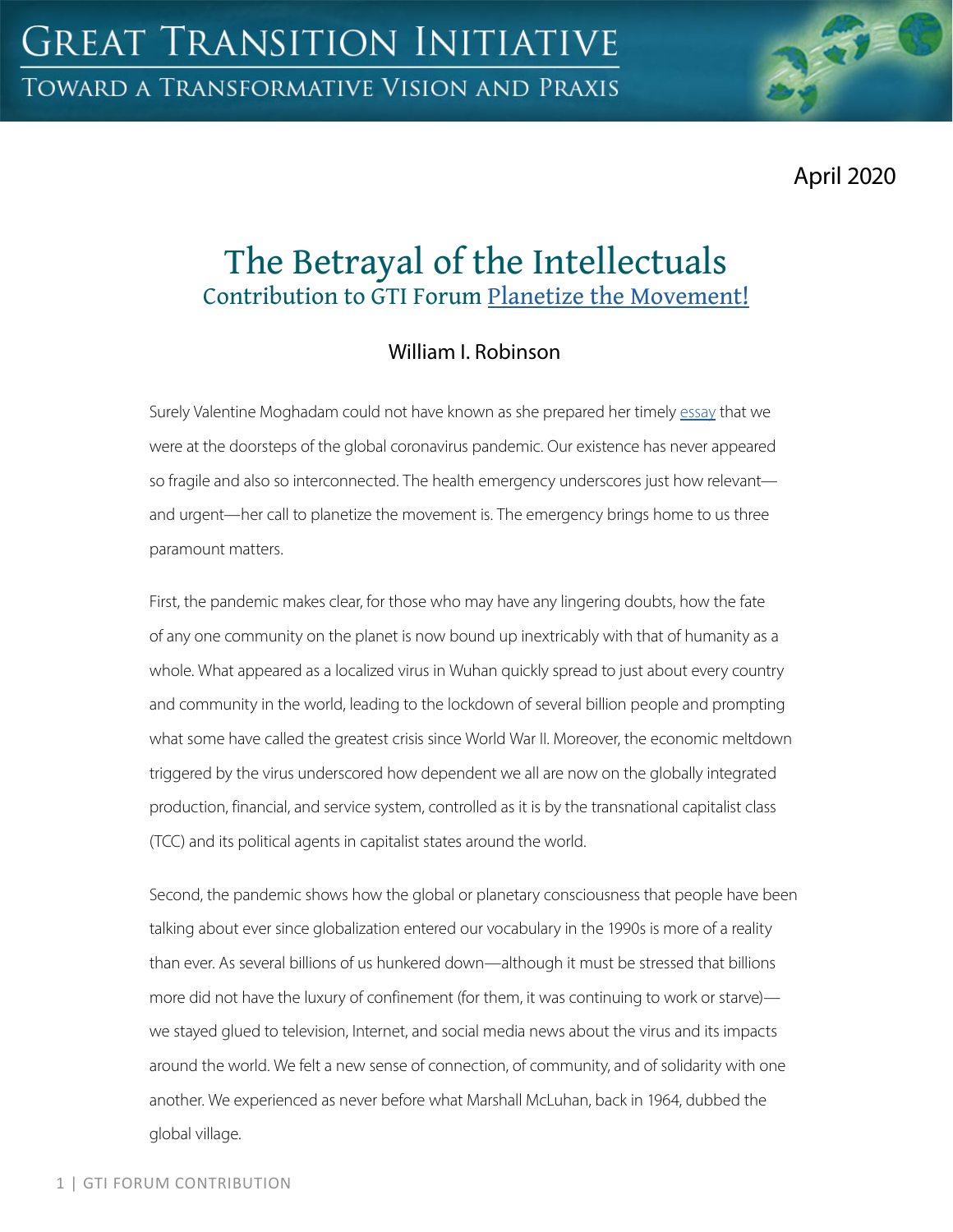Third, if we are to have any hope of resolving the dire problems that plague humanity, from ecological collapse, to war, poverty, inequality, and disease, we have to collectively confront across borders the powers that be in the world capitalist system and their control over the means of our existence. From Donald Trump's criminal ineptitude in addressing the pandemic, to the trilliondollar bailouts for capital, the threat to survival that billions of precarious workers face as the economy plunges, and the overwhelming of woefully underfunded and collapsing public health systems, the pandemic lays bare how it cannot be left to our rulers to resolve the crisis of humanity.

This is where Valentine Moghadam's essay comes in. Since 2008, there has been a rapid political polarization in global society between an insurgent Far Right and an insurgent Left. Now, the crisis triggered by the pandemic, a likely prolonged depression, will leave in its wake more inequality, more political tension, more militarism, and more authoritarianism. It will surely animate far-right and neofascist projects that have surged in many countries around the world and will do the same for popular struggles from below. Social upheaval and political conflict will escalate. Crises are times of rapid social change and open up the possibility of pushing society in many different directions, depending on the outcome of battles among contending social and class forces. Any popular outcome to these battles, in turn, will depend on how the oppressed and exploited may come together in united struggle—precisely the topic Moghadam takes up.

But how prepared are popular forces from below for these life-and-death battles to come, for a "global movement against capitalism, militarism, and oligarchic states"? Moghadam affirms that the way forward will have to involve a new International (or whatever we chose to call it) and a shared agenda of struggle. In fact, a number of calls have gone out in recent years for the formation of a new world party or International. Just a month before his untimely death in 2018, the political economist Samir Amin published a call for the establishment of a global Fifth International of Workers and Peoples. Moghadam and I both participated in a [2019 forum](https://jwsr.pitt.edu/ojs/jwsr/issue/view/75) to debate such a new International and were broadly in agreement on its urgency.

Moghadam goes on to identify stumbling blocks that have impeded the forward motion of popular struggles from below. Even as "the rich array of activist groups and the dynamism and passion they display excite a sense of possibility," she says, "the very diversity of movements and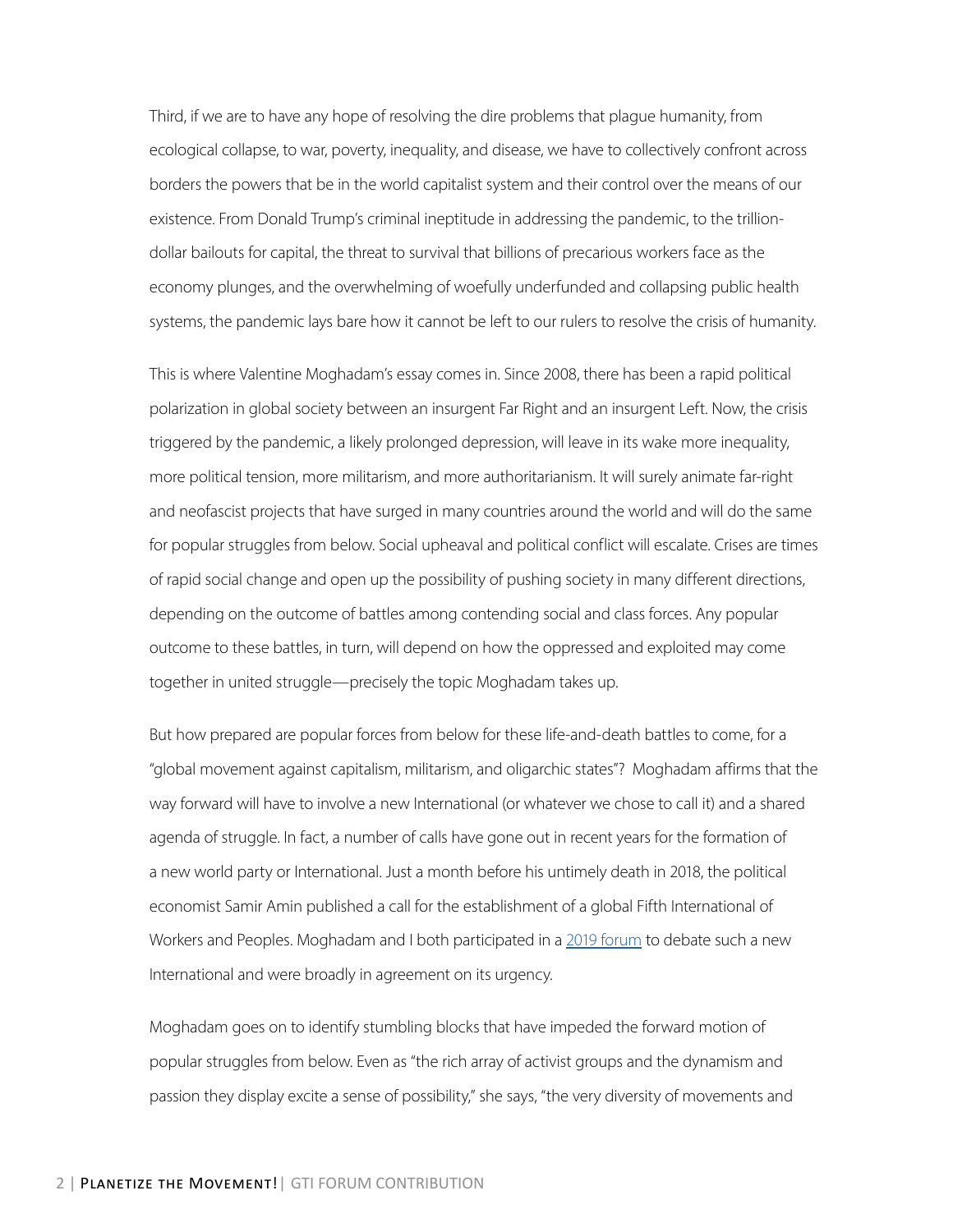their weak interconnection could constrain the Global Left's ability to achieve meaningful change." Now, having taken the discussion thus far, I am tempted to simply conclude with a "yes, yes, and yes" to the essay, as I find myself in agreement with all of her argument. But this would hardly amount to a contribution to debate. So, let me turn to what I think is absent in her account: a more decisive and forceful critique of the dominant paradigms that have contributed to this situation of "weak interconnections." We have to analyze why there is such a multiplicity of unconnected struggles as we remind ourselves that the battles to come are as much theoretical and ideological as they are political. And why is the language of class so absent?

A key part of the story is the betrayal of the intellectuals, for no struggle of the oppressed can be without its organic intellectuals. The mass struggles of the 1960s and 1970s opened up space for representatives from the oppressed groups and others who had earlier identified with the radical agenda of those mass struggles to join the ranks of the professional strata and of the elite. In academia, it opened up space for a new intellectual petty bourgeoisie whose class aspirations became expressed in postmodern narratives and identitarian politics. Sidelining class and pushing identitarian politics was a class project of this intellectual petty bourgeoisie, yet it came to infest many social movements, especially in the Global North. These narratives shaped the consciousness and understanding of a whole generation of young people, alienating them from embracing a desperately needed Marxist critique of capitalism at the moment of its globalization.

The best identitarian politics could aspire to was symbolic vindication, diversity (often meaning diversity in the ruling bloc), non-discrimination in the dominant social institutions, and equitable inclusion and representation within global capitalism. It is no wonder that the transnational elite embraced as its own the politics of "diversity" and "multiculturalism" as a strategy to channel the struggle for social justice and anti-capitalist transformation into non-threatening demands for inclusion if not outright cooptation. The strategy served to eclipse the language of the working and popular classes and of anti-capitalism. It helped to derail ongoing revolts from below.

Moghadam observes that we cannot divorce class from the multiple sectoral struggles that have raged. The post-modern identitarian paradigm and its cousin, intersectionality, exert a stifling hegemony in the academy. Notwithstanding their often radical-sounding language, they eschew class and the critique of capitalism at the level of theory and analysis as they advance the class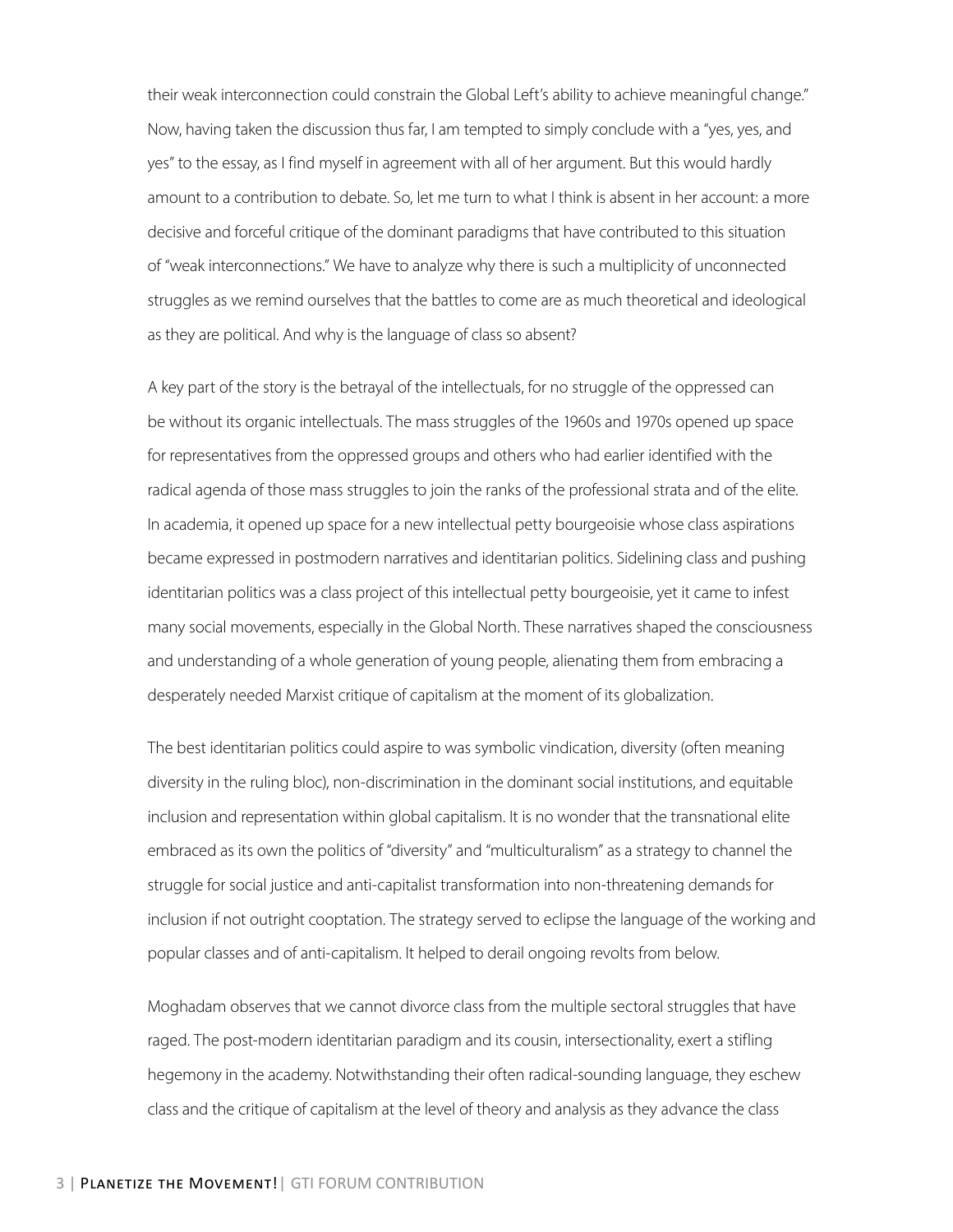politics of the petty bourgeoisie. Such identitarian politics should not be confused with struggles against particular forms of exploitation and oppression that different groups face. Ethnic, racial, gender, and sexual oppression are not tangential but constitutive of capitalism. There can be no general emancipation without liberation from these forms of oppression.

Yet the embrace by significant portions of the Left of the limitations set by this identitiarian class ideology and politics is an obstacle to planetizing the movement.